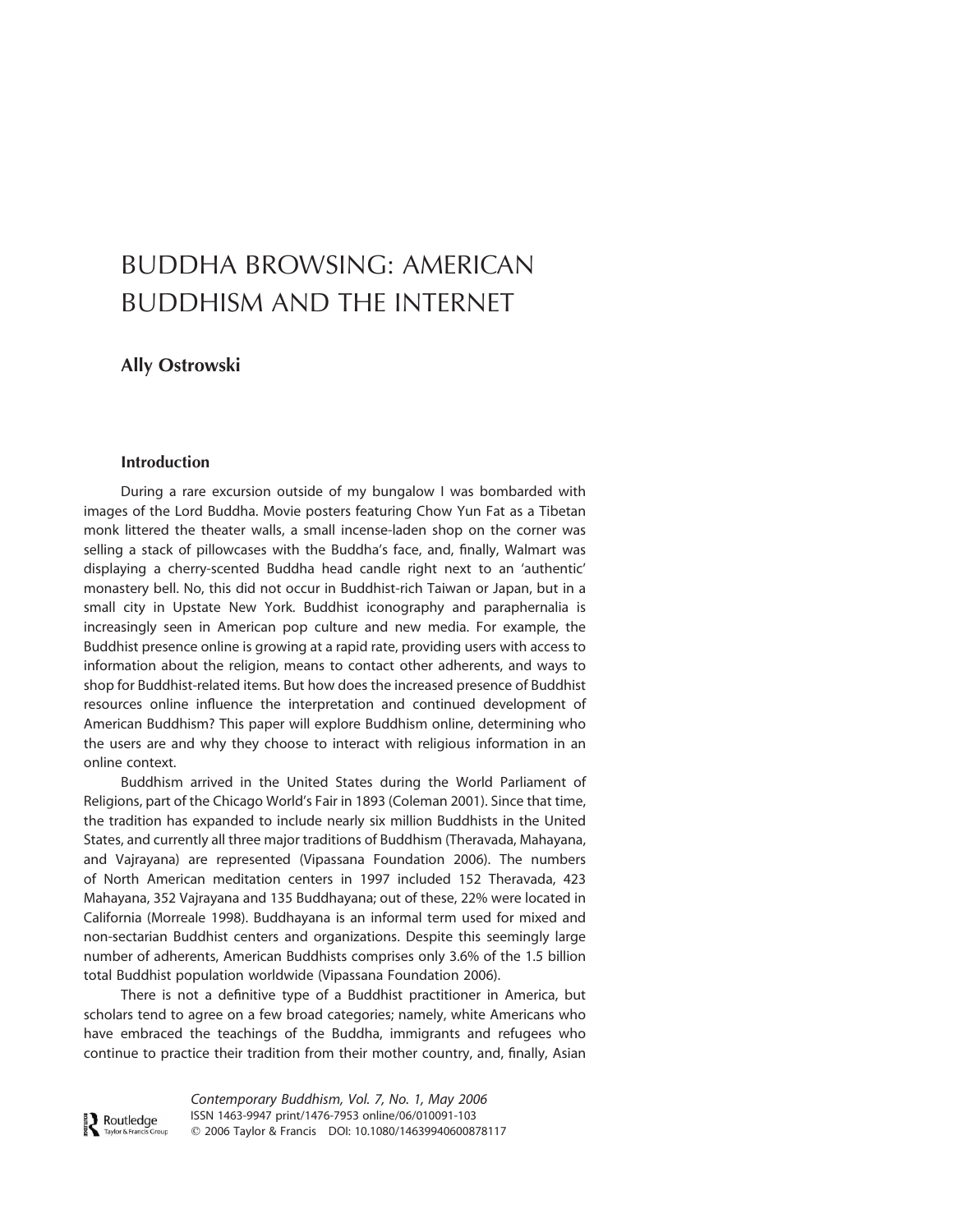Americans who were raised in the United States as Buddhists (Seager 1999). 'For our purposes as scholars, Buddhists are those who say they are' (Tweed 2002, 24). What is interesting about using this self-disclosure as a means for identification is the fact the Buddhist label often elucidates aspects of the cultural and social sphere of the person.

Stark and Bainbridge (1985) offer a very different means of classifying Buddhists in America, and their categorizations include those who attend formal teachings and participate in other group endeavors, those who have a relationship with a teacher of Buddhism, and those who have an interest in Buddhism and choose to label themselves as a Buddhist. Coleman (2001) asserts that in the search for that one area that will unite American Buddhists, it is the practice of meditation. He conducted a survey based on student and teacher interviews from seven Buddhist centers in North America and concluded that American Buddhists tended to be middle class or upper-middle class, white, from a former Christian background, equally male and female, and highly educated. In fact, 'it may be that the participants in new Buddhism represent the most highly educated religious group in the West today' (Coleman 2001, 193).

Despite the religious aspirations of these converts, an aspect of the tradition remains, making it difficult for Buddhists practicing in America. There is also an ethnic component to the acceptability of American Buddhists in American social culture. For example, 'an Asian Buddhist nun is more easily accepted, because Buddhism is viewed as a legitimate aspect of Asian culture. By contrast, a Caucasian Buddhist nun represents a rejection of mainstream religious and cultural values, which may arouse resentment or hostility' (Tsomo 2002, 261). Furthermore, Tanaka (1998) argues that the ethnic Buddhist temples also serve cultural needs beyond spiritual ones, and these are especially important for recent immigrant communities.

Another tension in American Buddhism is the sense of illegitimacy seen by some Asian-born Buddhists. There is sometimes a feeling of resentment on the part of South/Southeast Asianists with respect to Americans converting to a traditionally eastern religion. For instance, writer Pankaj Mishra suggests that westerners who come to India for enlightenment are 'indulging their privilege the unique license offered to them by the power and wealth of their countries—to be whatever they wished to be: Buddhists, Hindus, Missionaries, Communists' (Lattin 2005).

In a similar vein, it has been argued whether a religious tradition developed in an eastern cultural realm can be translated into western thought and practice. Do certain cultural differences prevent the religion from being observed as it was in the country of origin and do concessions responding to societal requirements need to be incorporated? American Buddhism has widened the boundaries in two areas of the Buddhist tradition; namely, egalitarianism in worship and the inclusive role of women.

'In Asia Buddhism was primarily hierarchical and authoritarian. Wisdom, knowledge, and practice were handed down from elders to juniors, and the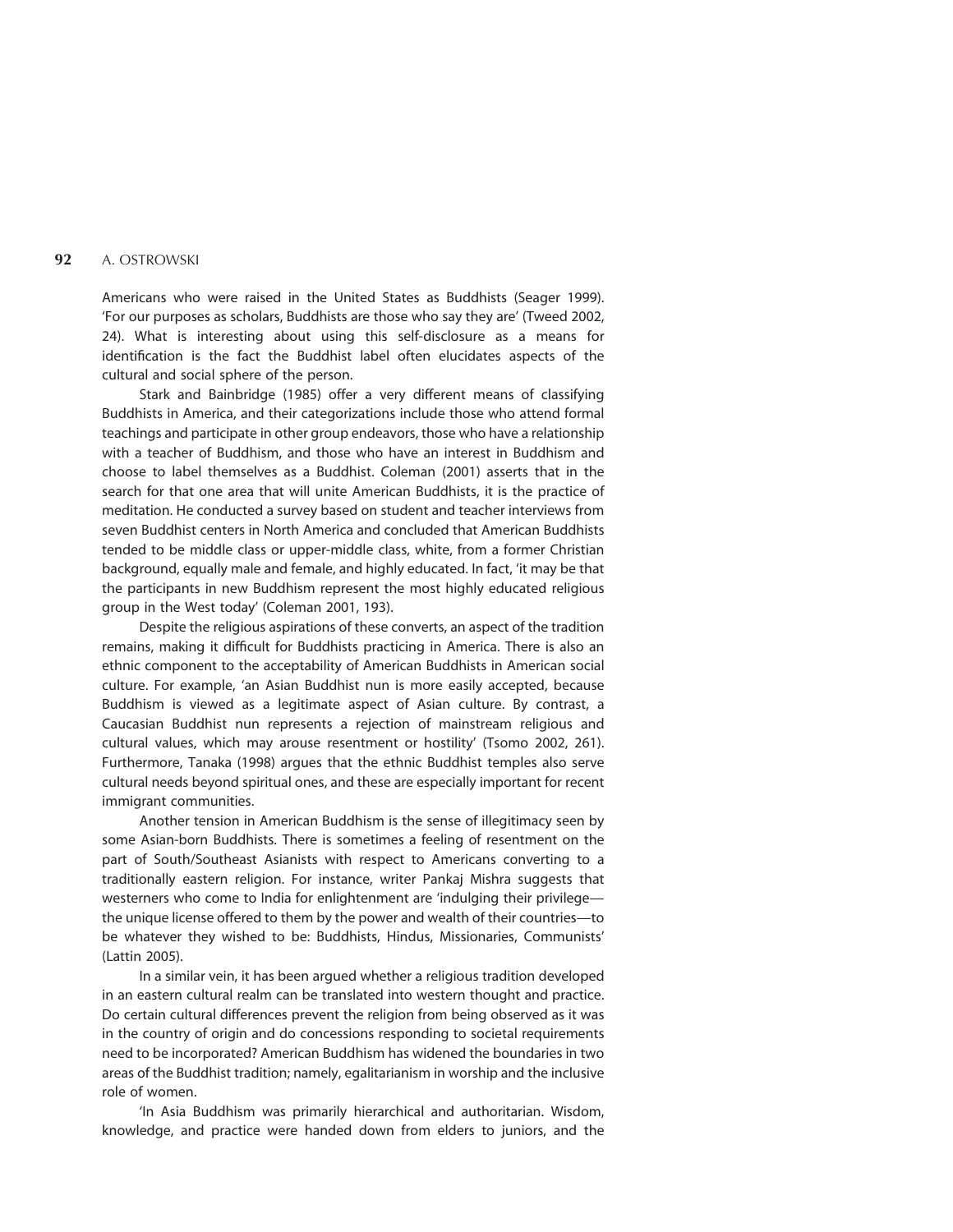running of monasteries and the sangha (community of practitioners) at large rested in the hands of a small core of senior monks. What they decided was the way things were, and there was no questioning of their authority: students just followed' (Kornfield 1988, xiii–iv). Another distinction lies in the separation between the monastics and the laity in traditional Buddhist countries. 'All in all, the distinction between the monk and the layperson in the new Buddhism is a fuzzy one. Monks are not set off by an aura of holiness and reverence as they are in Asia' (Coleman 2001, 13).

One of the greatest changes that has occurred to Buddhism as it has developed in the United States is a greater democratization of the tradition, both in the creation of a more egalitarian structure of the faith but also in the promotion of inclusive ideology for such groups as women and gays and lesbians (Tanaka 1998). Women have had an extremely influential impact on the evolution of Buddhism in American society, and are suggested to be some of the most serious converts (Seager 1999). In a sense, the structure of Buddhism does not discriminate between sexual orientations, only sexuality in general. 'Any monk who engaged in sexual intercourse was to be expelled from the order regardless of the gender of his or her partner' (Coleman 2001, 164).

Perhaps prompted by the sense of openness to spiritual forces or perhaps the egalitarian nature of the translation of Buddhism into American culture, people are converting to Buddhism. Religious conversion and religious identity are very difficult concepts to define and describe, in American religious life in particular. There are very few finite lines between tradition, belief, and practice and people often select aspects of other traditions they might believe in, some that they practice, and others yet that they choose to define themselves by. For instance, it would not be unusual to meet an American who describes themselves as Methodist but also attends a Passover seder with Jewish friends and tends to subscribe to some of the beliefs of Buddhism such as karma and issues of rebirth. 'Religious identity also can be complex for converts. Conversion involves a more or less (often less) complete shift of beliefs and practices. The old tradition never fades completely; the new one never shapes exclusively' (Tweed 1999, 73). It is for this reason that religious self-identification is difficult to measure, particularly in situations concerning religious conversion. 'In periods and places where conversion has high social value, the number of self-announced converts might multiply, even though their spiritual practice might retain many elements of the denounced tradition' (Tweed 1999, 73). The question then is whether the association between Buddhism in America and a wealthier and more educated group of practitioners has any effect on whether someone chooses to identify themselves as a Buddhist or chooses to proceed with a formal conversion to the Buddhist tradition.

This issue is also related to access to Buddhist resources and the community with which a person is able to become a part. Not everyone has equal access to information, and this is particularly an issue with respect to online information access. Buddhist communities, or 'cybersanghas', exist in cyberspace and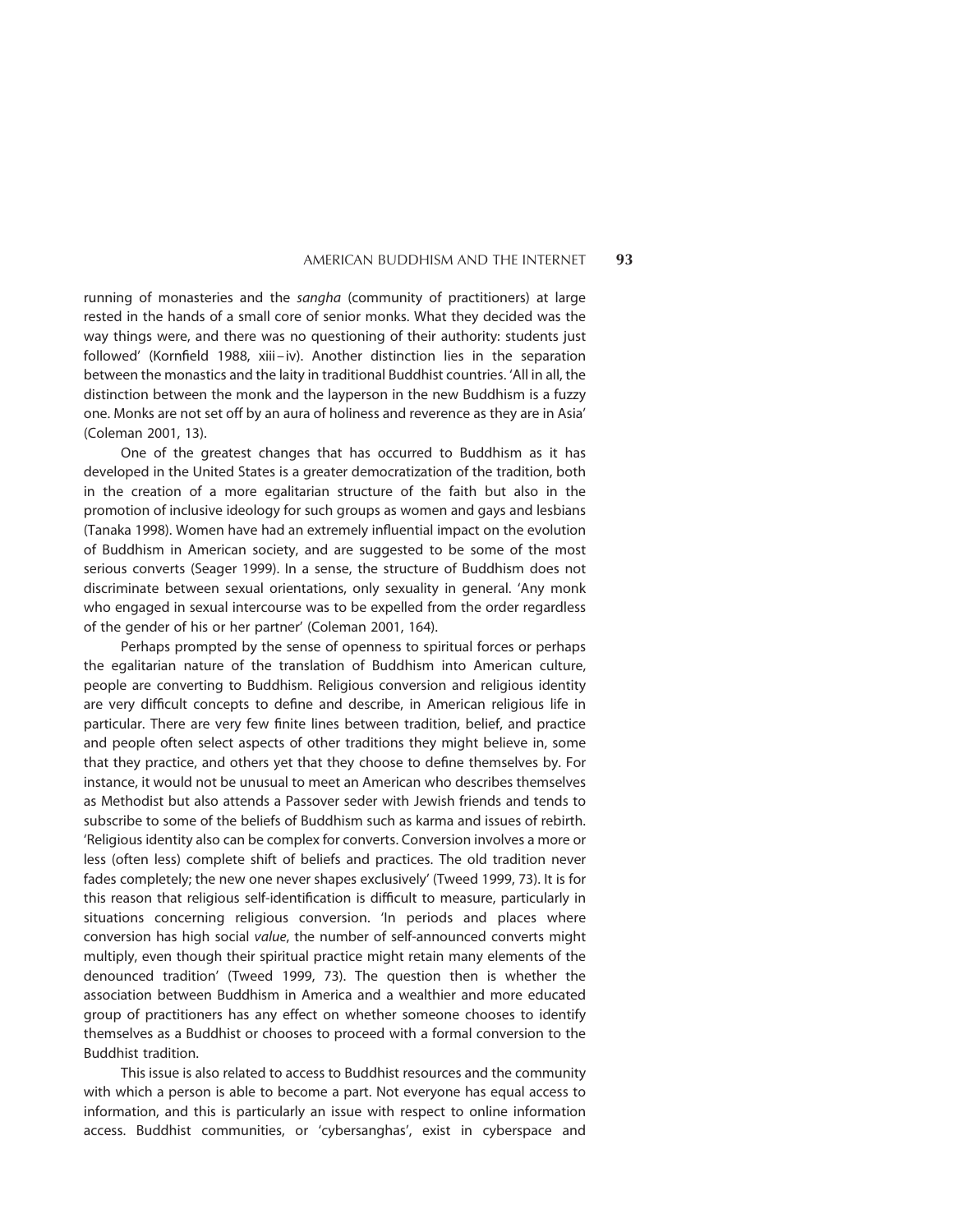comprise of Buddhist teachers, students, practitioners, and others interested in the tradition. Cybersangha refers to the online Buddhist community and was first used by Gary Ray in 1991 (Prebish 1999). However, Buddhism did not make its online appearance as a chat room, but began with textual resources of Buddhism information, some discussion forums, and many databases of dharmic and teaching material. In the late 1990s, as the Internet evolved into a greater two-way communicative forum and less of a library resource, Buddhist forums and chat rooms also increased in prominence (Prebish 1999).

Prebish (1999) discusses three primary categories of Buddhist presence on the internet; websites created by American Buddhists as a means of communication with others, virtual temples created by traditional Buddhist sanghas, and cybersanghas that have no physical home and exist solely in an online environment.

While some question whether the Buddha would sanction monastics and lay Buddhists participating in an online Buddhist gathering, others see the cybersangha as a means of truly uniting Buddhists worldwide. 'Perhaps the most consequential impact of the aggressive spread of Buddhism into cyberspace, along with the creation of a new kind of American Buddhist sangha never imagined by the Buddha, is the uniting of all the Buddhist communities or sanghas described above into one universal sangha that can communicate effectively in an attempt to eliminate the suffering of individuals throughout the world' (Prebish 1999, 232).

In some respects, cyberspace brings some challenges closer to the Buddhist practitioner than their general practice might provide. For instance, while a Buddhist temple generally can restrict access to members only or approved visitors, in general cyberspace is open with free access. And while chat rooms and other Buddhist online communities can opt for a password entry, this seems to negate the teachings of detachment and maintaining practice even in the face of adversity. In this project exploring online Buddhism in Korea, Kim (2005) suggested that the features of the Internet can provide a particularly welcoming venue for the development of a cybersangha. For example, the Internet offers a wide range of religious information and space quickly, provides space for conversing without influence of religious authorities, and allows for interactivity and discussion of private and focused topics in a relatively free environment.

Laney (2005), based upon uses and gratifications theory, explored the motivations of users to access online Christian resources. This project found that people use the Internet to satisfy a desire for knowledge, but this is not the only reason. Respondents indicated that they use media to overcome loneliness, to escape from daily life, for relaxation. People also indicated that sometimes they use media to create a divide between themselves and other people. To determine these motivations, Laney administered an online survey with Likert-scale measures to self-selected church website visitors. Since there are relatively few projects that have explored online Buddhist communities, Laney's exploration into Christian webspaces provided an interesting building block for doing so. Adaptations were made, however, to the methodology and Likert-scale questions were replaced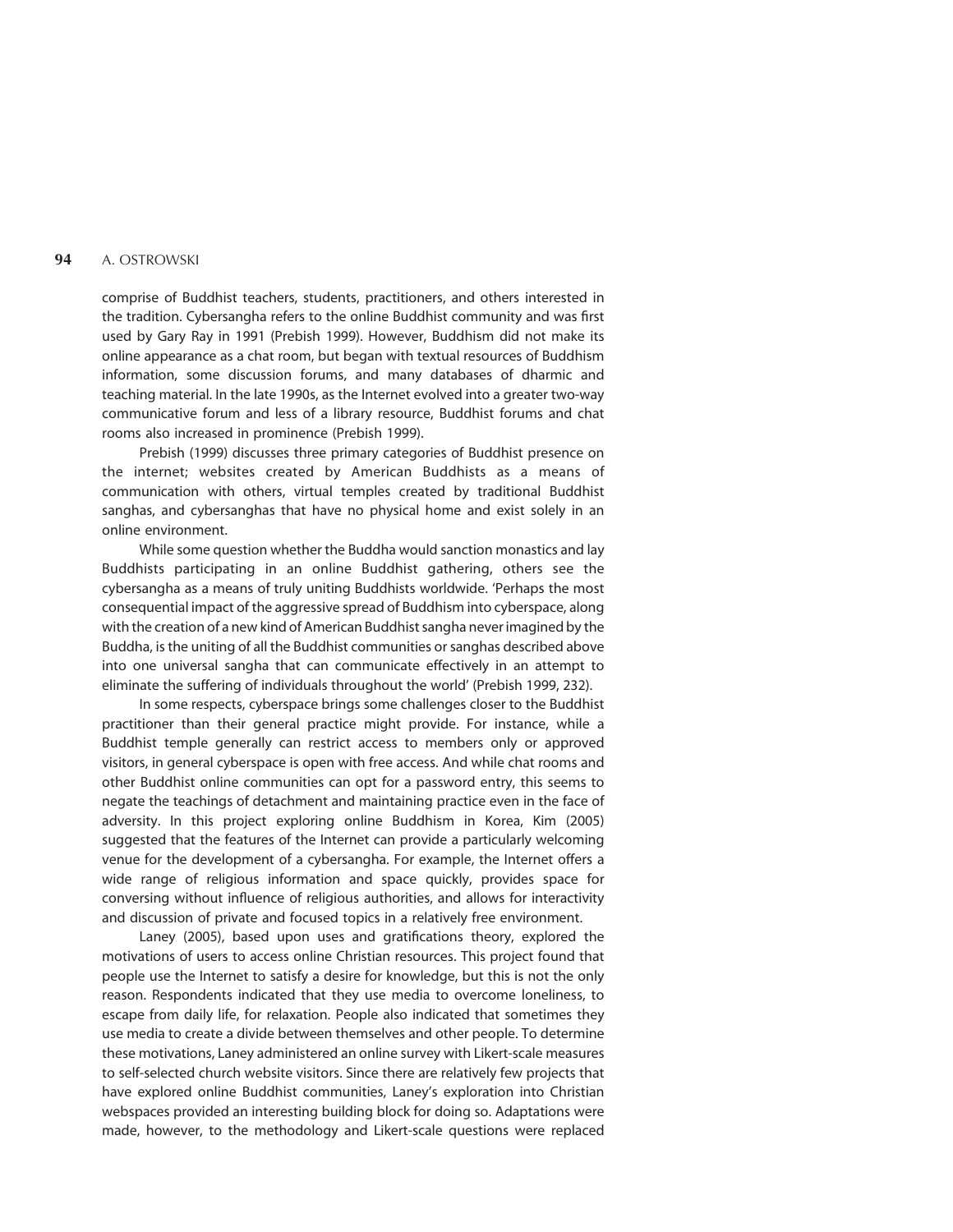with open-ended interview-style questions to allow the participants more freedom in their responses. Since there is relatively little literature available concerning online Buddhist communities, assumptions about use could not be drawn and it was left to the participants to define the spectrum of uses.

Furthermore, Hayes (1999) was one of the first to begin asking these questions and probed the discussions on Buddhist newsgroups and electronic discussion lists. His conclusions are multifarious and have interesting implications for the understanding of the practice of Buddhism in America. Hayes believes that the Internet provides a forum for American Buddhists to discuss issues and aspects of the religion with other practitioners that may not be as simple or comfortable to discuss with a formal religious teacher. 'The use of electronic mail and news groups enables people to express their more shadowy thoughts and doubts ideas to which they might hesitate to give free expression in the presence of a lama or a Zen master' (Hayes 1999, 168). Some of the most prominent recurring discussions centers on whether American Buddhists believe that having a formal teacher is necessary to properly practice the religion, the notion of rebirth and how literally the textual teachings should be interpreted, and the correct manner of practicing the Buddhist religion in America (Hayes 1999). The issue of identity is not one that is lost in the electronic forum and remains ever-present for American Buddhists. Hayes suggests that many of the e-mail discussion groups do delve into issues of religious identity and 'people asking themselves and each other what it means for a person of Western cultural background to take up the practice of a religion that has developed primarily in Asia' (Hayes 1999, 176). All of these discussions, questions, and concerns indicate that Buddhism is still a fresh entity in America and practitioners are still working to find their place and the place of the tradition in society—and the Internet is an excellent venue for participants to work out these issues of identity, observance, and belief. 'Few other media offer such a combination of intimacy, immediacy, and anonymity' (Hayes 1999, 176). It is in this direction that this study has been conducted, to understand how American Buddhists and those interested in the tradition are using the Internet to access Buddhist resources and the effect this is having on the development of the religious tradition in America. To assess these issues, the following research questions and hypotheses were derived.

Based upon a dearth of theory on Buddhist communities online, the research questions are exploratory in nature and seek to determine who the individual users are and why they are accessing Buddhist resources. Furthermore, the final question looks at the relationship between currently practiced religious tradition and the ways individuals of different traditions might use Buddhist resources. It is possible that those of a specific Buddhist lineage might be looking for different information to that of 'general' Buddhists or those users who are of another religious tradition.

Research Question 1: Who are the people accessing online Buddhist resources? Research Question 2: For what purposes are online Buddhist resources used?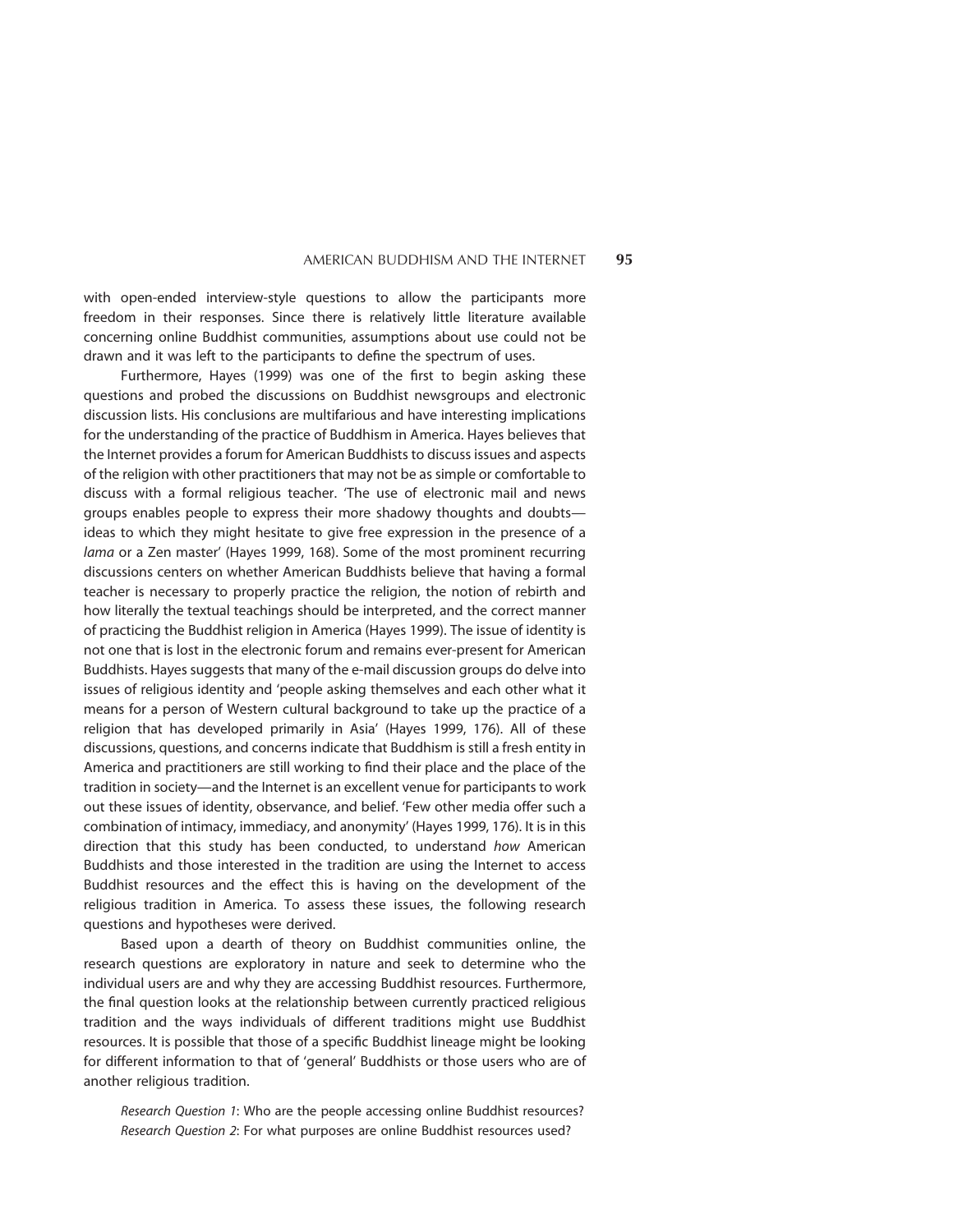Research Question 3: What relationship does the current religious tradition have on the use of online Buddhist resources?

Research on American Buddhism does indicate that there is a difference in practice and worship between Caucasian Buddhists and Asian Buddhists in the United States (Hayes 1999). Therefore, this project asserts that Caucasian Buddhists who are displaced because of the small number of practicing Buddhists in the nation will be more likely to use the Internet for access to an online Buddhist community, while Asian Buddhists in the United States will probably have a stronger face-to-face faith community on which they can rely.

# Hypothesis 1: Caucasian Buddhists use the internet for Buddhist community purposes more than non-white Buddhists in the United States.

The second hypothesis suggests that those who are older and utilizing online Buddhist resources will also be more likely to visit Buddhist chat rooms. Older people could potentially have a more difficult time in locating other practicing Buddhists of their own age and therefore enter the cybersangha for community support, while younger people might have greater access to practitioners of their own age or at least have more mobility in order to physically locate other Buddhists.

Hypothesis 2: The older a respondent is, the more likely they will be to visit Buddhist chat rooms.

# **Methods**

This project implemented a dual approach to explore these questions, with a survey and interviews of Buddhist website users. A sample of websites concerning Buddhism was collected and an online general survey was administered through advertisement on these sites. Some of those respondents were further selected for interviews to obtain more nuanced understandings of Internet use and religious affinity. Questions were asked concerning the type of resources respondents utilized online and for what purpose, suggestions for improving their online religious experience, how their online religious experience related to their offline religious lives, and their attitudes toward the presence of an online Buddhist community. Furthermore, demographic questions were asked regarding gender, ethnicity, age, location, and religious affiliation.

## Sample and procedure

For this study, the first 10 pages of results from the search engines Google, Yahoo, and AOL for the word 'Buddhism' were used. This yielded 30 sites and while not all were necessarily located in the United States, they were all in English and were the highly accessed online Buddhist resources in America. Fifteen of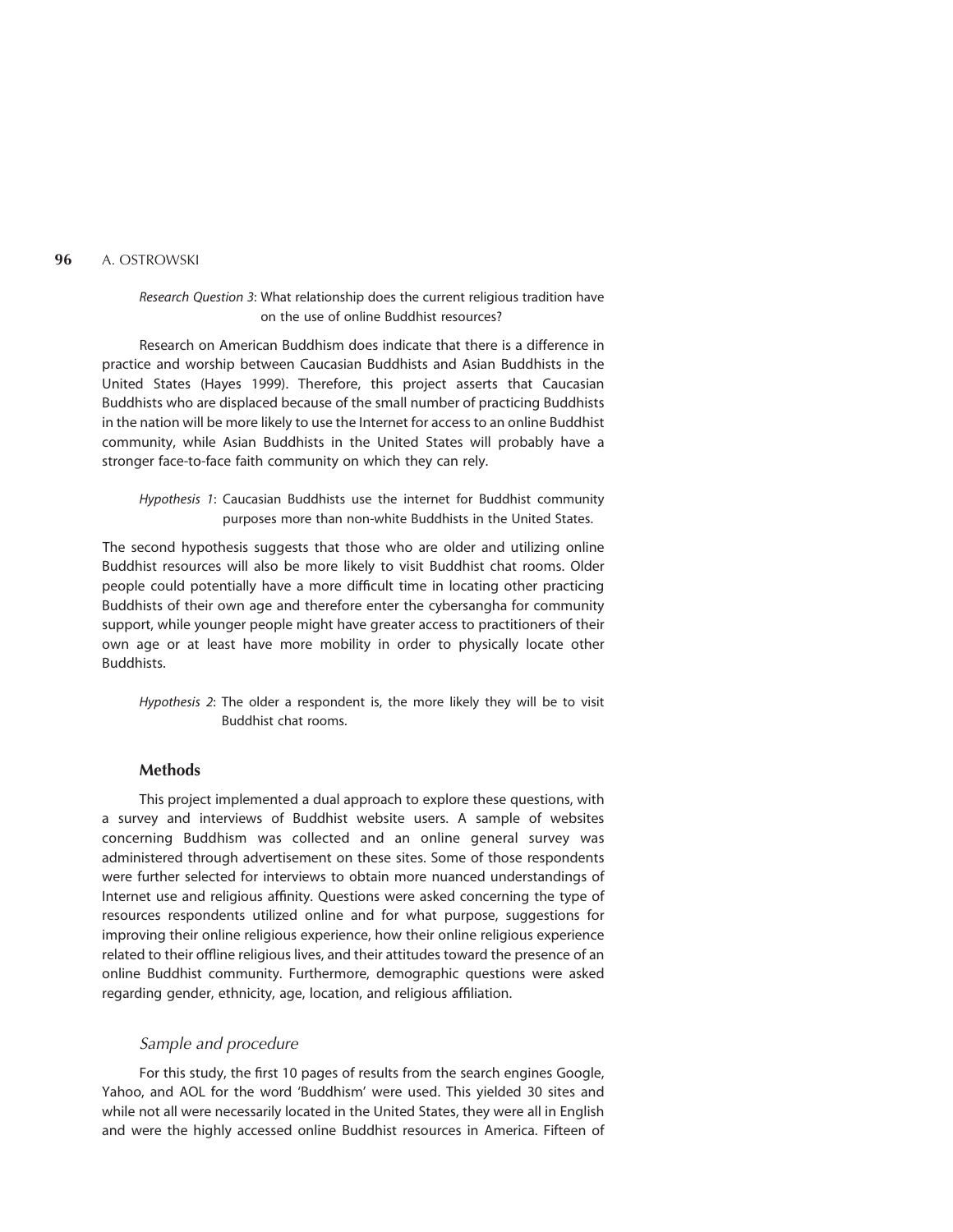these sites were repeats of each other and were only listed once; one site was not applicable as it was just a directory to more yahoo Buddhist sites, leaving 14 Buddhist websites as the sample frame. Next, each of the site managers from the websites listed in these results were asked whether they would allow a link to the survey to be posted on their site. Six responded to the requests and eventually two complied and allowed the survey link to be posted (Buddhism.about.com and www.ship.edu/~cqboeree/buddhaintro.html). Respondents took the survey online via a Web-based survey provider and subsequent interviews were conducted as e-mail exchanges.

## Results

# Research Question 1: who are the people accessing online Buddhist resources?

Based on this study, the profile of those using the Internet to access information on Buddhism tended to be white (72%), raised as Catholics (27.2%) or Protestants (26.1%), and not members of a Buddhist temple or meditation center (74.5%). Respondents were evenly distributed between 23 and 40 years old and in locations throughout the United States. Participants indicated a wide range of current religious traditions, but tended to affiliate with no religion (21.2%), Buddhism of an unspecified sect (19.0%), a sense of spirituality (11.4%) or were still searching for a religious tradition (11.4%). Gender of respondents was equally divided between male and female, and the education attained was predominantly above the college level.

# Research Question 2: for what purposes are online Buddhist resources used?

In general, respondents provided varied reasons for using Buddhist resources on the Internet (see Table 1). Most indicated that they lived in an area of the country where Buddhist temples or teachers were not easily accessible (32.6%), but this was not the only reason. 'Being totally disabled, I am somewhat

# TABLE 1

## Use of Internet resources

| <b>Reason to access websites</b> | $\frac{0}{0}$ |
|----------------------------------|---------------|
| Lack of temples/teachers in area | 32.6          |
| Convenience of Internet          | 20.1          |
| Information on Buddhism          | 12.5          |
| Low risk to find information     | 8.7           |
| Conducting research              | 3.3           |
| Other                            | 8.2           |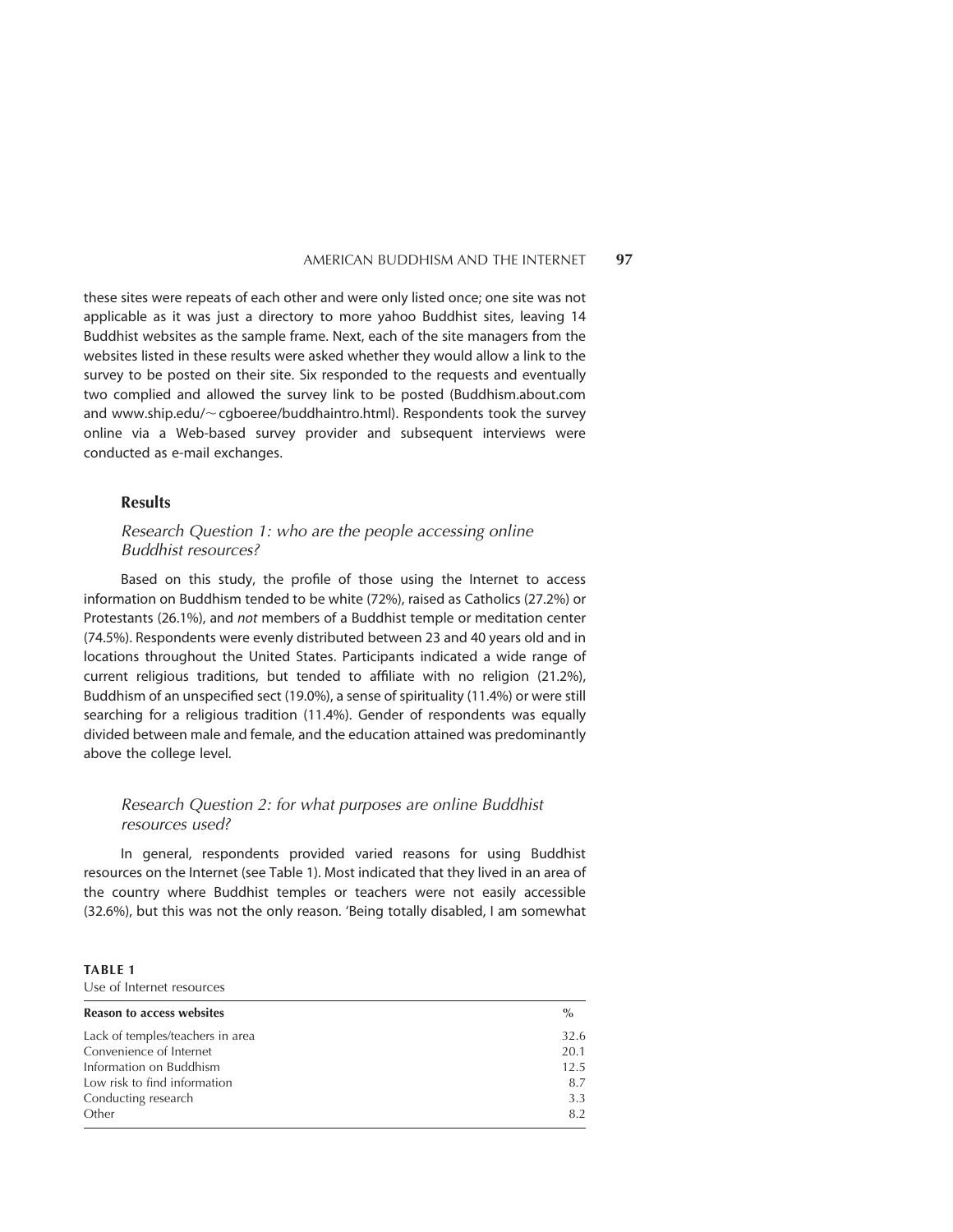confined to my PC. And this site [Buddhism.about.com] has brought a wealth of information and hopefully I have gleaned something from it'. In fact, 20.1% of people surveyed indicated that the convenience of the Internet was the main reason they accessed online sources; this includes convenience of obtaining large amounts of information and having access to resources without the requirement of traveling a physical distance.

Respondents also searched for a full spectrum of Buddhist resources available on the Internet. The majority (52%) sought dharma teachings online while others tended to use Internet resources on Buddhist teachers, temples, culture, and other practitioners (Table 2). Respondents also valued being able to contact other Buddhists and hear different perspectives on the tradition. 'It's nice to know that I am not the only American that practices Buddhism. At first, I was very reluctant to let anyone know. I was afraid others would think I was a "crackpot." Knowing that other Buddhists are out there has given me the ability to be proud of my choice and to not hide how I feel about issues regarding my religion'. Not all respondents sought those with similar perspectives and utilized the Internet to develop a broader understanding of the religious tradition. 'I use internet resources to get a different perspective, particularly perspectives from outside my own tradition. I use it for new ideas'.

Despite the fact that 16.3% of those surveyed indicated they used the Internet to look for Buddhists in America, the majority of respondents have not participated in Buddhist-oriented chat rooms (81%) while 11.4% admit to frequenting the rooms only a few times. Furthermore, of those who have frequented a Buddhist chat room at least once, 33% indicated that they felt a sense of a Buddhist community online, while 14% said sometimes and 28% indicated that they did not. For those who did partake in Buddhist chats, however, and feel part of the cybersangha, they suggested that community affiliation and being able to share ideas with like-minded people were the reasons they continued to frequent Buddhist chat rooms. 'There is a sense that the internet can help connect people to a loose world wide sangha. I can ask spiritual questions to a Buddhist internet group and someone always responds and even it an answer is not readily available I am wished support in my quest for answers'.

# TARIF<sub>2</sub>

Internet resources used

| Type of website information | $\frac{0}{0}$ |
|-----------------------------|---------------|
| Dharma teachings            | 52.7          |
| Asian culture               | 18.5          |
| Buddhist culture            | 22.3          |
| Temples                     | 23.9          |
| American Buddhists          | 16.3          |
| Buddhists worldwide         | 23.4          |
| <b>Buddhist teachers</b>    | 26.1          |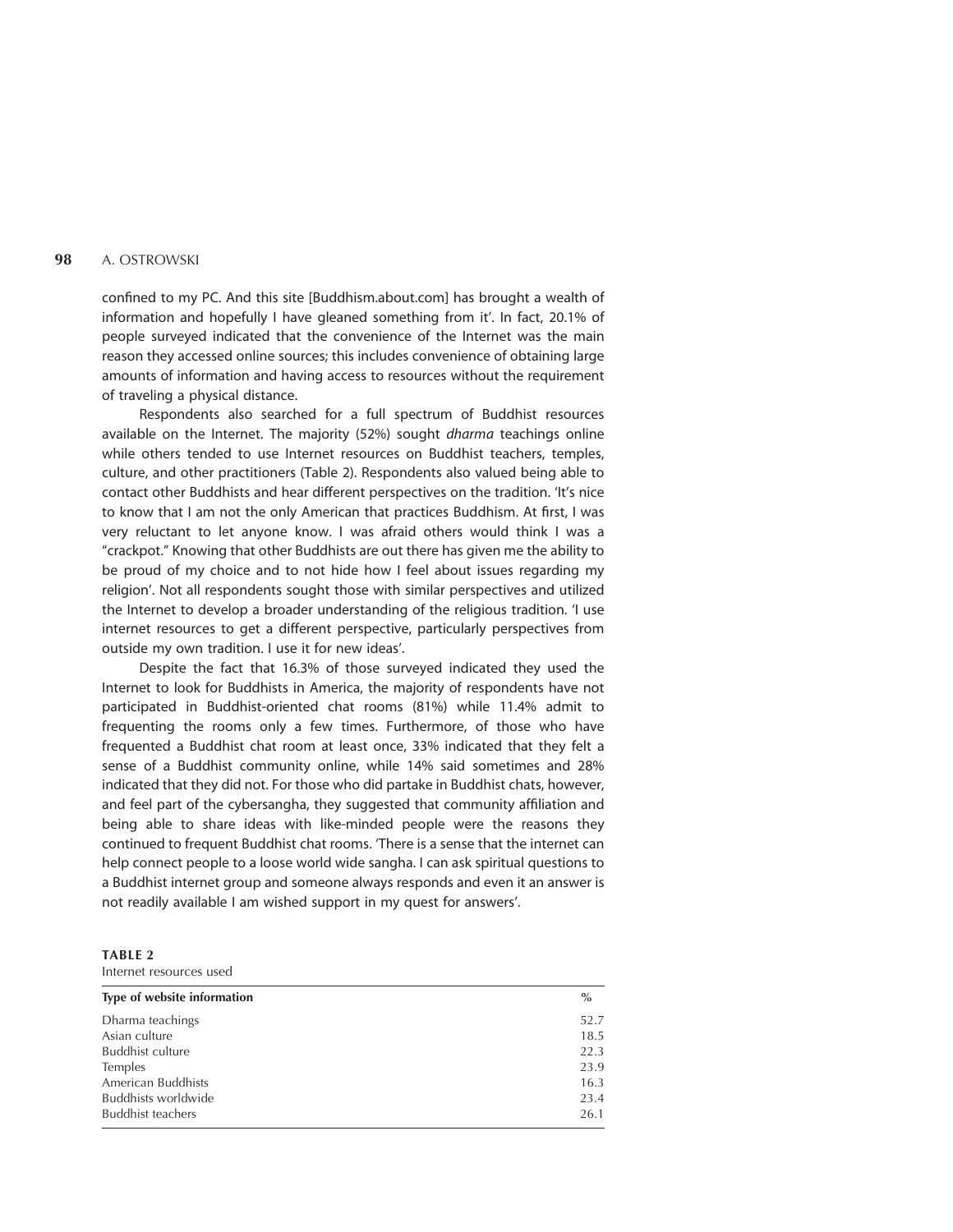One respondent also suggested a theological rationale for online interaction and suggested that, by doing so, her practice as a Buddhist was enhanced. 'It is easy for me to develop some arrogance ("I understand this and teacher agrees") or "my meditation seems superior to the other students here;" fortunately, when I go online (because there are so many wonderful and experienced people) the arrogance is shaken and I realize how much more diligent my practice must be'. Other respondents indicated that online Buddhist resources were important for self-verification and also to harness the medium to spread the word of the Buddha and influence others to consider mindfulness.

Not everyone agreed that Buddhism online offered a spiritual connection to others. One respondent said that they only felt community online as they would with the rest of the world and that the Internet was for information and not communion. Another respondent said 'I feel a sense of community when I look into one's eyes'. It appears as if there is a growing interest in participating in online Buddhist communities, but this aspect of online interaction does not appeal to everyone and, despite the bridging of distances that the Internet offers, this does not replace the in-person contact of communal discussion and worship that some seek.

# Research Question 3: what relationship does the current religious tradition have on the use of online Buddhist resources?

Current religious tradition and its relationship to the use of online Buddhist resources only yielded marginal significance, and only among the Buddhist respondents. Those who identified themselves as current practitioners of the Buddhist religion tended to use Buddhist chat rooms, access online resources on Asian and Buddhist culture, temples, other American Buddhists, Buddhists worldwide, and Buddhist teachers more often than current adherents to other religious traditions. This is not necessarily surprising since they are searching for information about the particular religious tradition with which they affiliate themselves. It is nonetheless interesting to note that, for those who do not identify themselves as being practicing Buddhists, the respondents who were online were searching for different information.

When exploring Buddhist respondents by their specific denomination, one correlation was found between tradition and the use of online Buddhist resources. Those who identified themselves as practitioners of a specified sect of Buddhism (i.e. Mahayana, Theravada, Zen, or Tibetan) were more likely to use online resources to obtain information about Buddhist temples ( $r(48) = 0.35$ ,  $p < 0.05$ ). It is apparent that the location of the subject in processing the religious tradition is indeed related to the way they use Buddhist resources online. This indicates that those who were born Buddhist or have chosen to become Buddhist have evolved into a particular sect, while those who are interested in or are new to the religion tend to identify themselves as Buddhists only and do not affirm any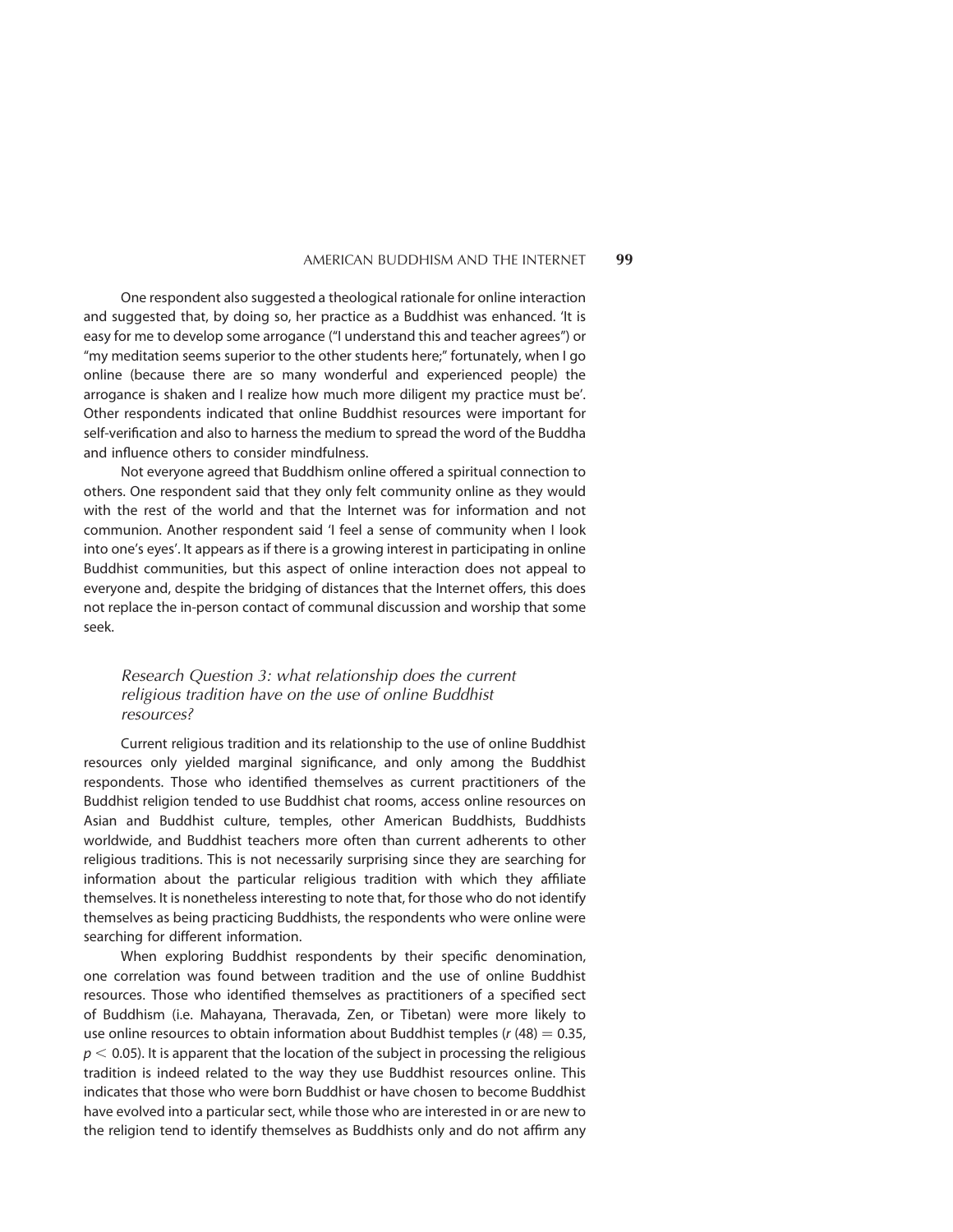particular sect within the religion. Those Buddhists who declare themselves a part of a Buddhist sect as opposed to Buddhism in general were more likely to seek a specific temple or teaching lineage, probably because they knew specifically what type of temple, doctrine, and teachings to search for.

# Hypothesis 1: Caucasian Buddhists use the Internet for Buddhist community purposes more than non-Caucasian Buddhists

Based upon assumed differences in the communities of Caucasian Buddhists versus Asian Buddhists in American society, it was hypothesized that the two groups would utilize online Buddhist resources in a different manner. However, this assertion received only partial support. There was a correlation between ethnicity and the frequency of Buddhist chat room use, asserting that Caucasians were more likely to visit Buddhist chat rooms than Buddhists of other ethnicities  $(r(163) = 0.22, p < 0.01)$  (see Table 3)—although, in general, there was not much visitation of Buddhist chats across all the ethnicities.

Despite the fact that Caucasian Buddhists were more likely to frequent the chat rooms, they were not more likely to express a feeling of community for Buddhists online. It is interesting to note that respondents overwhelmingly expressed the lack of Buddhist community online, regardless of the theoretical discussions concerning the development of a cybersangha. Buddhists using the Internet in general expressed a sense of disconnection from community and instead used the technology to locate specific resources for their practice, such as the e-mail address of a teacher, location of a temple, or webpages that give the necessary overview of the tenets of the tradition. No correlation was found between ethnicity and the types of information accessed by the respondents.

# Hypothesis 2: the older a respondent is, the more likely they will be to visit Buddhist chat rooms

Eighty-one per cent of the respondents never visited a chat room, while 11.4% visited a few times, only 3.3% visited often, and 2.2% visited daily. However, a correlation between age and other Internet use was established. Older

| <b>TABLE 3</b>              |  |  |
|-----------------------------|--|--|
| Ethnicity and chat room use |  |  |

| Ethnicity       | Daily    | Often            | A few times | <b>Never</b> | <b>Total</b> |  |
|-----------------|----------|------------------|-------------|--------------|--------------|--|
| Caucasian       | 3        |                  | 16          | 110          | 130          |  |
| <b>Black</b>    | 0        |                  |             |              |              |  |
| Asian           | 0        |                  | 0           | 14           | 15           |  |
| Hispanic        |          |                  |             | 6            | 11           |  |
| Native American | $\Omega$ | $\left( \right)$ | 0           |              |              |  |
| Mixed           | 0        |                  |             |              |              |  |
| Total           | 4        | ۰,               | 20          | 134          | 163          |  |
|                 |          |                  |             |              |              |  |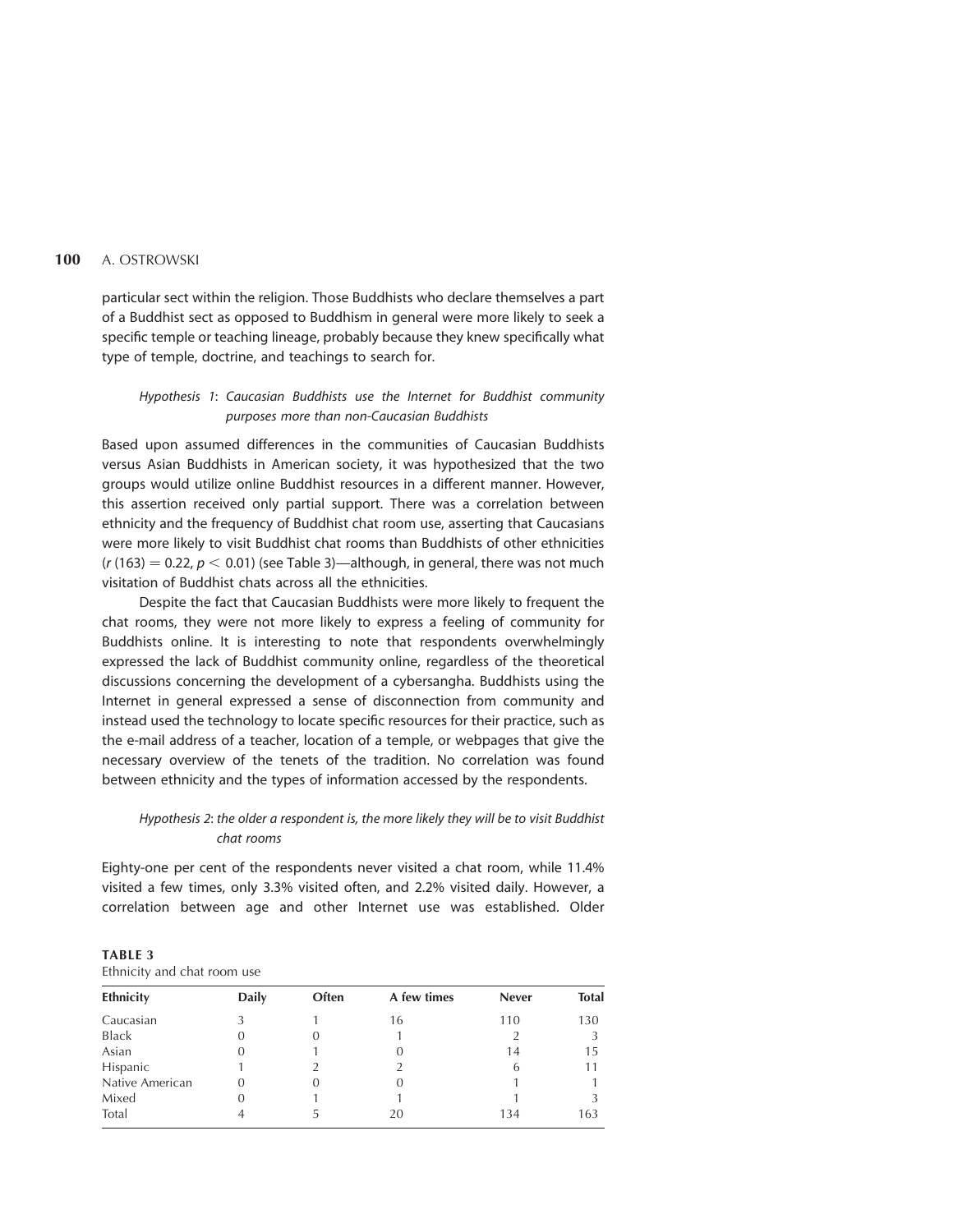respondents tended to seek contact information for other Buddhists, while younger users were looking for general information about the Buddhist tradition  $(r (184) = 0.26, p < 0.01)$ . This is intuitive in the sense that older practitioners would most probably already be familiar with the basic tenets of the religion than younger users. Furthermore, older respondents were also more likely to be using the Internet to locate a teacher of Buddhism (r (128) = 0.23,  $p < 0.01$ ). While the hypothesis was unsupported, related correlations indicate that age is a factor in the ways in which users access the Internet for Buddhist resources.

## **Discussion**

The results of this project portray a complex picture of Internet users seeking information about a minority religion in the United States. In general, the survey respondents were typical of American Internet users; white, educated, raised Christian, and had the economic resources to obtain Internet access (Pew Internet and American Life Project 2001). In other ways, however, this survey population was unique. Some users were more inclined to use the Internet to locate other beliefs, while others were seeking information about the basic tenets of the religion.

This is interesting considering the minority status of the Buddhist religion in America. It could be presumed that those adherents might use a technology that specifically offers communication across distances to bridge the gap between the practitioners, yet only the older respondents tended to use online resources in that way. Overall, respondents accessed Buddhist resources for information about various aspects of the religion and emphasized the wealth of information immediately available in a convenient manner as their motivation.

However, not all users seemed pleased with the online Buddhist information, and indicated a few changes in the presentation that would facilitate their location of desired information. 'What would be wonderful, and what exists to some extent, is a single clearinghouse of all Buddhism sites'. Many reiterated this sentiment and felt that while there is a diversity of resources available, at times it is cumbersome to locate all of the necessary information in a centralized location. Furthermore, there was a definite distinction that many respondents delineated between Buddhism as a religious tradition and 'Buddhist'-style, newage spirituality. 'Truly Buddhist sites need to be identified and differentiated from "new age" touchy-feely sites that are as mish-mash of trendy ideas'. This differentiation between 'traditional Buddhism' and perceived new-age expression of Buddhist ideas is indeed a tension found in American Buddhism, and it continues into the discussion of online resources. However, it is precisely this widening of the boundaries of what may be considered Buddhism that makes the tradition's adoption and practice in the United States so interesting.

This study is not without its limitations. While the participants were visitors to Buddhist webspaces, many were very new to Buddhism on the Internet and therefore could not comment at length about chat rooms and the online Buddhist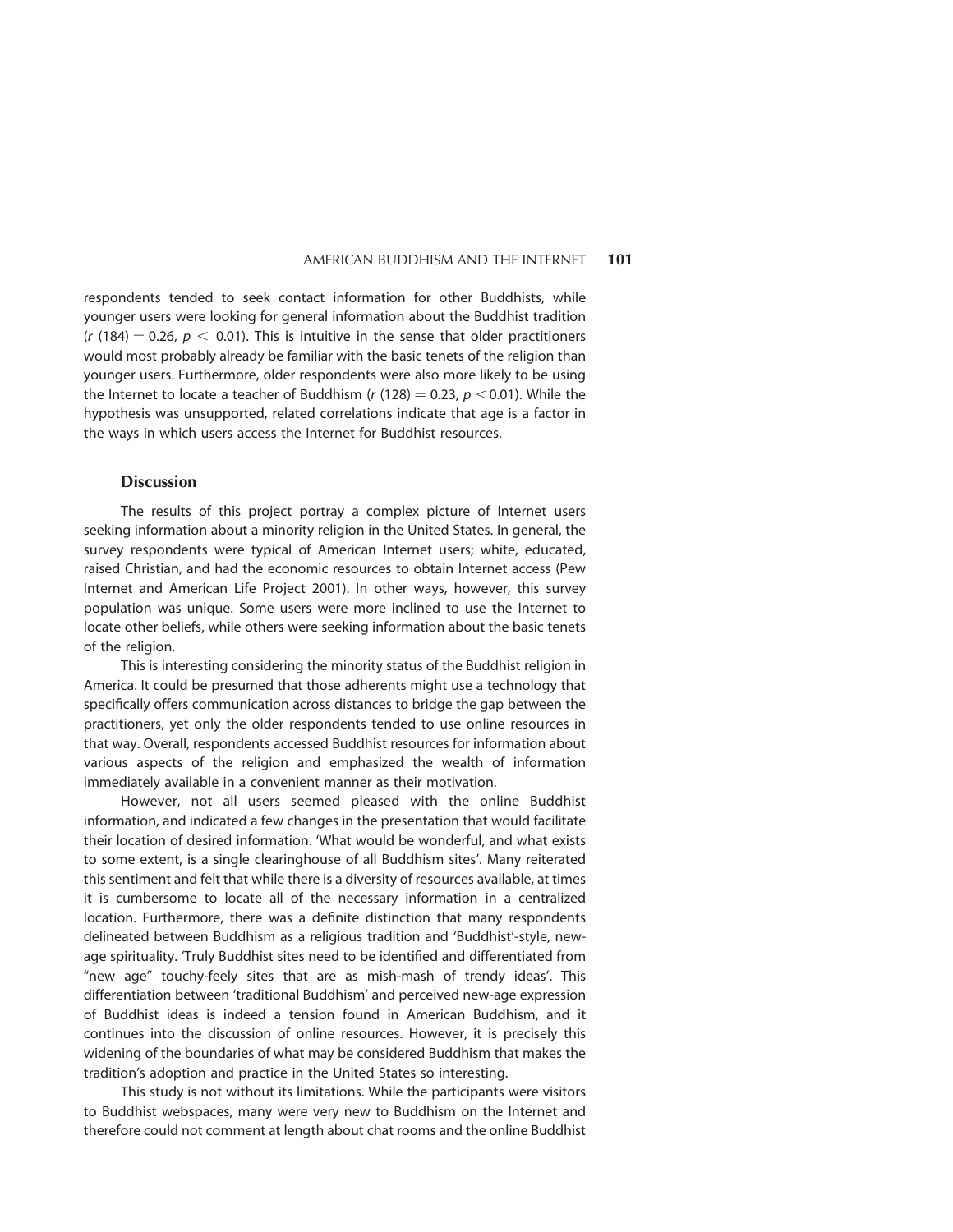community. Also, as Buddhism is practiced in the American context develops further, more nuanced differences between Internet use and sect could be explored. Interesting questions could include whether Tibetan Buddhists in the United States utilize the Internet for Tibetan advocacy whether American Theravada or Mahayana Buddhists might contain their social engagement to activities within the United States.

As more traditionally Buddhist nations cross the digital divide and become active participants in the cybersphere, online Buddhism very well might change. As more practitioners and resources outside the United States provide information about Buddhism it is possible that this tension between Caucasian and Asian Buddhists will grow, or perhaps through this growth the notion of a cybersangha will develop into a strong online community force and ethnic and cultural differences will dissipate. These issues cannot be known, however, until more work is carried out exploring the representations of Buddhist community in an online context. This project served as an initial glimpse inside an emerging religious tradition in America as well as its presence in cyberspace. Through this and future work, we seek to understand how and why some people continue to browse the Buddha.

## **REFERENCES**

- COLEMAN, J. W. 2001. The New Buddhism: The Western Transformation of an Ancient Tradition. Oxford: Oxford University Press.
- HAYES, R. P. 1999. The Internet as a Window onto American Buddhism. In American Buddhism: Methods and Findings in Recent Scholarship, edited by D. R. Williams, and C. S. Queen. Surrey: Curzon Press, 168–80.
- KIM, M. 2005. Online Buddhist Community: An Alternative Religious Organization in the Information Age. In Religion and Cyberspace, edited by M. T. Hojsgaard, and M. Warburg. London: Routledge, 138–48.
- KORNFIELD, J. 1988. Is Buddhism Changing in North America? In Buddhist America: Centers, Retreats, Practices, edited by D. Morreale. Santa Fe, NM: John Muir Publications, xi–xxviii.
- LANEY, M. J. 2005. Christian Web Usage: Motives and Desires. In Religion and Cyberspace, edited by M. T. Hojsgaard, and M. Warburg. London: Routledge, 166–79.
- LATTIN, D. 2005. Bridging Eastern and Western Buddhism. San Francisco Chronicle, 23 January, F1.
- MORREALE, D. 1998. Everything has Changed in Buddhist America. In The Complete Guide to Buddhist America, edited by D. Morreale. Boston: Shambhala, xv–xviii.
- Pew Internet and American Life Project. 2001. Cyber-Faith: How Americans Pursue Religion Online [cited 23 December 2005]. Available online from http://www. pewinternet.org/pdfs/PIP\_CyberFaith\_Report.pdf.
- PREBISH, C. S. 1999. Luminous Passage: The Practice and Study of Buddhism in America. Berkeley: University of California Press.
- SEAGER, R. H. 1999. Buddhism in America. NY: Columbia University Press.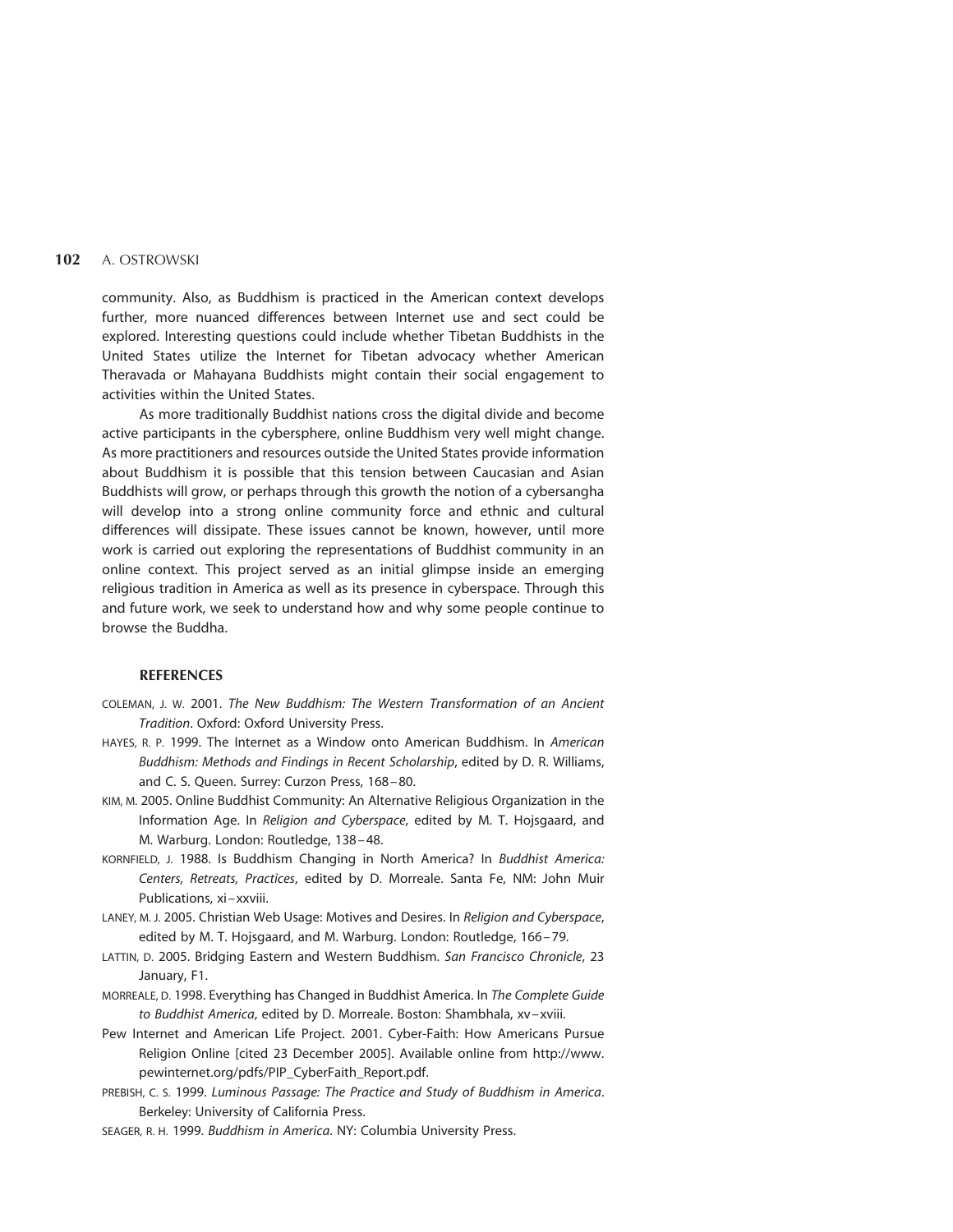- STARK, R., and W. S. BAINBRIDGE. 1985. The Future of Religion. Berkeley: University of California Press.
- TANAKA, K. K. 1998. Epilogue: The Colors and Contours of American Buddhism. In The Faces of Buddhism in America, edited by C. S. Prebish, and K. K. Tanaka. Berkeley: University of California Press, 287–98.
- TSOMO, K. L. 2002. Buddhist Nuns: Changes and Challenges. In Westward Dharma: Buddhism Beyond Asia, edited by C. S. Prebish, and M. Baumann. Berkeley: University of California Press, 255–74.
- TWEED, T. A. 1999. Night-Stand Buddhists and Other Creatures: Sympathizers, Adherents, and the Study of Religion. In American Buddhism: Methods and Findings in Recent Scholarship, edited by D. R. Williams, and C. S. Queen. Richmond, Surrey: Curzon Press, 71 –90.
- TWEED, T. A. 2002. Who is a Buddhist? Night-Stand Buddhists and Other Creatures. In Westward Dharma: Buddhism Beyond Asia, edited by C. S. Prebish, and M. Baumann. Berkeley: University of California Press, 17–33.
- Vipassana Foundation. 2006. Buddhists Around the World [cited 6 February 2006]. Available online from http://vipassanafoundation.com/Buddhists.html.

Ally Ostrowski, School of Journalism and Mass Communication, University of Colorado—Boulder, 478 UCB, The Armory, Boulder, CO 80309, USA. E-mail: ally.mead@colorado.edu